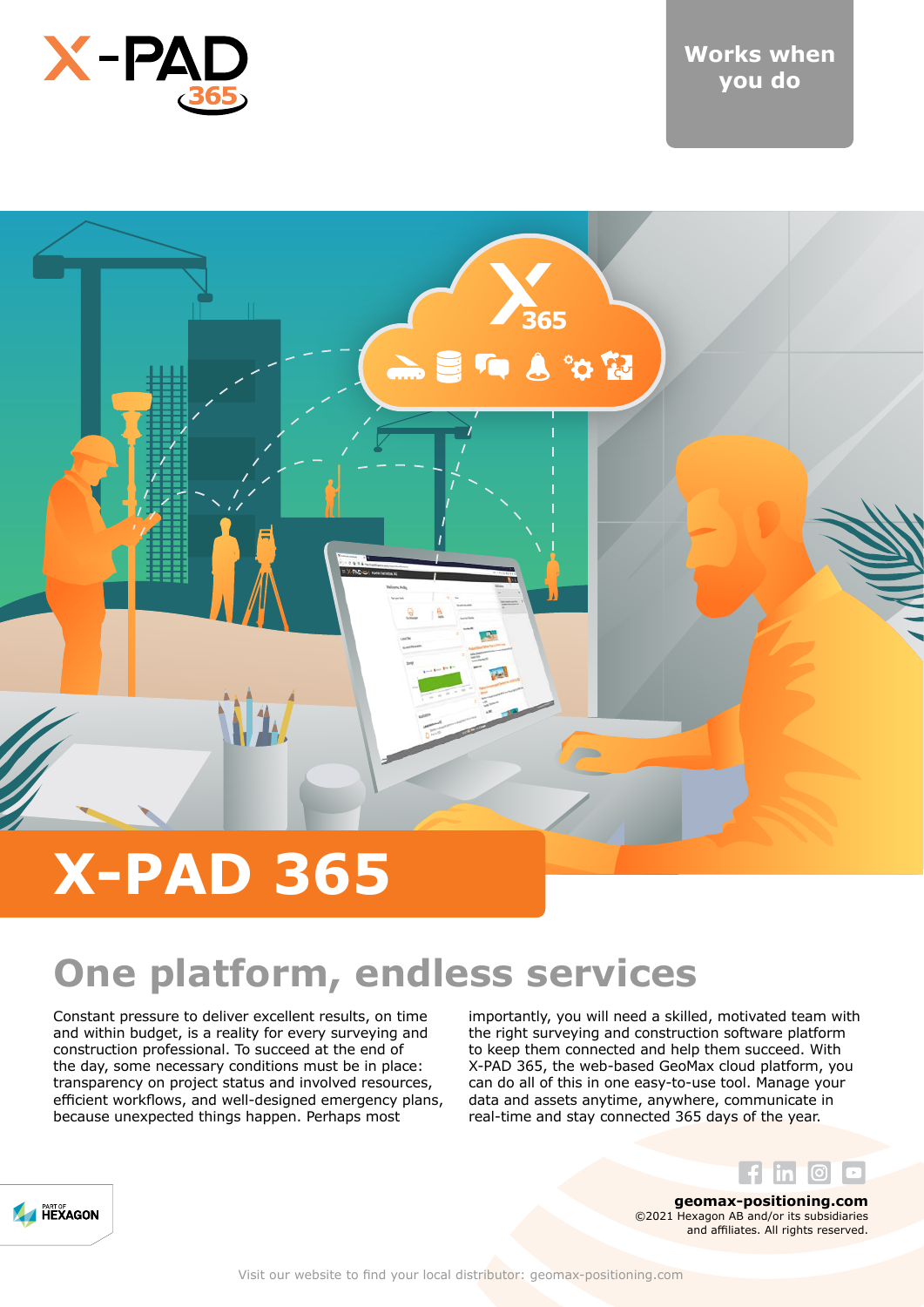### **Cloud work makes the teamwork**

### Want to make missing points or double measurements a thing of the past?

The Collaborative Survey and Stakeout feature of X-PAD 365 allows you to work on the same surveying project, in real-time, to complete assigned tasks together.

Do you want to eliminate the lack of transparent communication in your team?

 $X \rightarrow 1$  is a control

X-CHAT is an integrated group chat within X-PAD 365, X-PAD Ultimate and X-PAD Fusion. Share your survey and stakeout status, make quick and reliable decisions together, and support each other as a team.



### **Upgrade your teamwork**

### Tired of managing loads of documents with product related information?

X-PAD 365 serves as an asset management tool where you can register all your equipment. Receive automatic notifications for your products, making sure you stay up-to-date on all the latest software releases, firmware updates and expiration dates.





Want to become an expert?

X-PAD 365 gives you access to training materials, webinars and support



our training materials, we provide you

### **Stay current on all your products**

**Keep growing**

with the know-how you need.

## **One platform. Endless Services.**



### Afraid of losing data and falling behind schedule? **Trust in our safety net**

X-PAD 365 is your safety net providing automatic and manual backups for your X-PAD Ultimate data and settings. In case your device gets stolen or damaged, your backup is always safe in the file manager and can be restored easily.



### Frustrated about not having the right data available when and where it is needed?

X-PAD 365 provides a File Manager giving you one place to store, share and edit your data. The File Manager is a bridge between office and field. Connect your company's X-PAD users, giving them access to the data they need anywhere, anytime, from any device.



|                                      | Thanks.<br>15-02-21 16:04                                        |
|--------------------------------------|------------------------------------------------------------------|
|                                      | I'm doing the stakeout, everything is fine.<br>15-02-21 16:19    |
|                                      | I will send you later the stakeout report.<br>15-02-21 16:20     |
| Ok, I wait for it!<br>15-02-21 16:33 |                                                                  |
|                                      | Stakeout report.<br>SilosSTKReport.pdf<br>15-02-21 16:41         |
| Thanks, see you!<br>15-02-21 16:48   |                                                                  |
|                                      | SharedCoordSystem.pcs<br>SharedCoordSystem.pcs<br>17-02-21 11:45 |

**BO** 

### **Connect to your data anytime, anywhere**